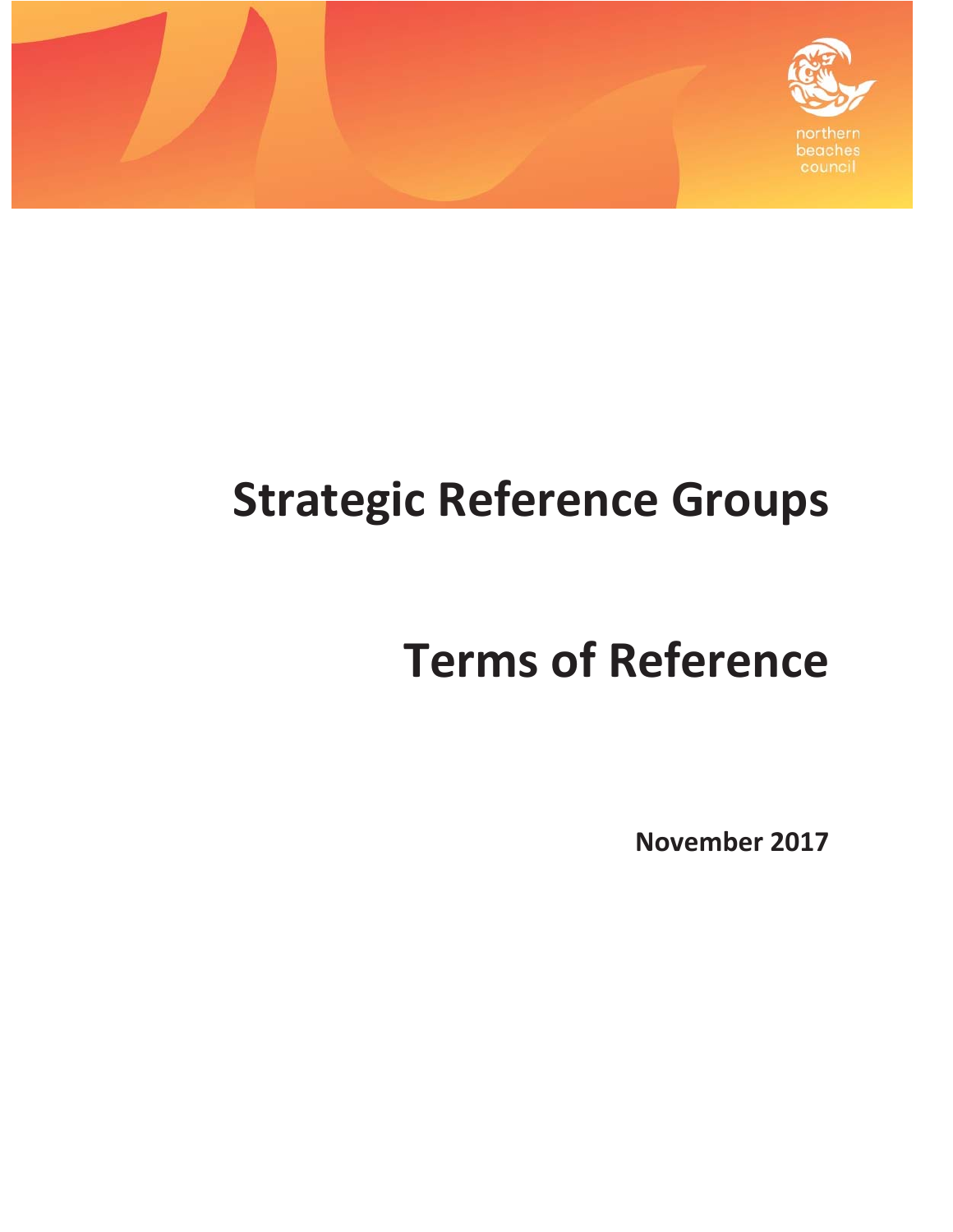## **1 PURPOSE**

Strategic Reference Groups (SRGs) are advisory groups that are aligned to the Community Strategic Plan (CSP) outcome areas. The purpose of each SRG will be to consider and advise on projects aligned to their respective CSP goals and strategies. They contribute advice, feedback and other support to Council in relation to issues, initiatives and requirements outlined in their Charters.

These groups provide an avenue for the local community and key stakeholders to play an active and meaningful role. They help shape Council plans, policies and strategic outcomes, with informed consideration of needs across the whole Northern Beaches area and the community as a whole.

## **2 CHARTERS**

Each Strategic Reference Group (SRG) operates according to these Terms of Reference and to their relevant Charter. Terms of Reference and Charters are adopted by resolution of Council and may also be amended by Council from time to time. The scope of each SRG is detailed in the respective Charters (Attachment 1).

#### **3 MEMBERSHIP**

The membership composition is detailed in the detailed in the respective Charters (Attachment 1).

#### **Councillor representation**

- a) The Mayor (and delegate) and up to three (3) Councillors can be appointed to a Strategic Reference Group.
- b) Councillor membership will be endorsed by Council along with the election of Chair.
- c) Other Councillors may attend Group meetings as observers only.

#### **Community and other stakeholders**

a) Memberships by community representatives and other experts or stakeholders will be in accordance with the membership provisions of the individual SRG Charters

#### **4 ELIGIBILITY**

- a) All Councillors are eligible for nomination and membership on one or more SRG.
- b) Community representatives and other members of groups / associations must possess such skills, expertise, experience or special affiliation as detailed in the relevant Charter.
- c) An individual may only serve as a community representative on one (1) SRG unless approval has been granted by the Chief Executive Officer.

#### **5 SELECTION PROCESS**

- a) Council will advertise nominations for community representation on SRG.
- b) The selection of members will be undertaken in accordance with Council Policy for Appointment of Community and Stakeholder Representatives on Committees and in line with the criteria detailed in the relevant charter.

## **6 TERM OF OFFICE**

To assist with maintaining effectiveness and the continuity of knowledge within the groups the terms of Councillors and community members have been staggered. The aim is for established members to provide assistance to incoming Councillors after the general election and 12 months later, reciprocally from Councillors to incoming community members:

- a) The term for the SRG is two (2) years for Councillor members or 12 months following election of a new Council. All Councillor memberships will cease at the time of the general election and new Councillors should be appointed to existing Strategic Reference Groups at the earliest opportunity following the council election.
- b) The term for community and other members is four (4) years, commencing within 12 months after an election of Council.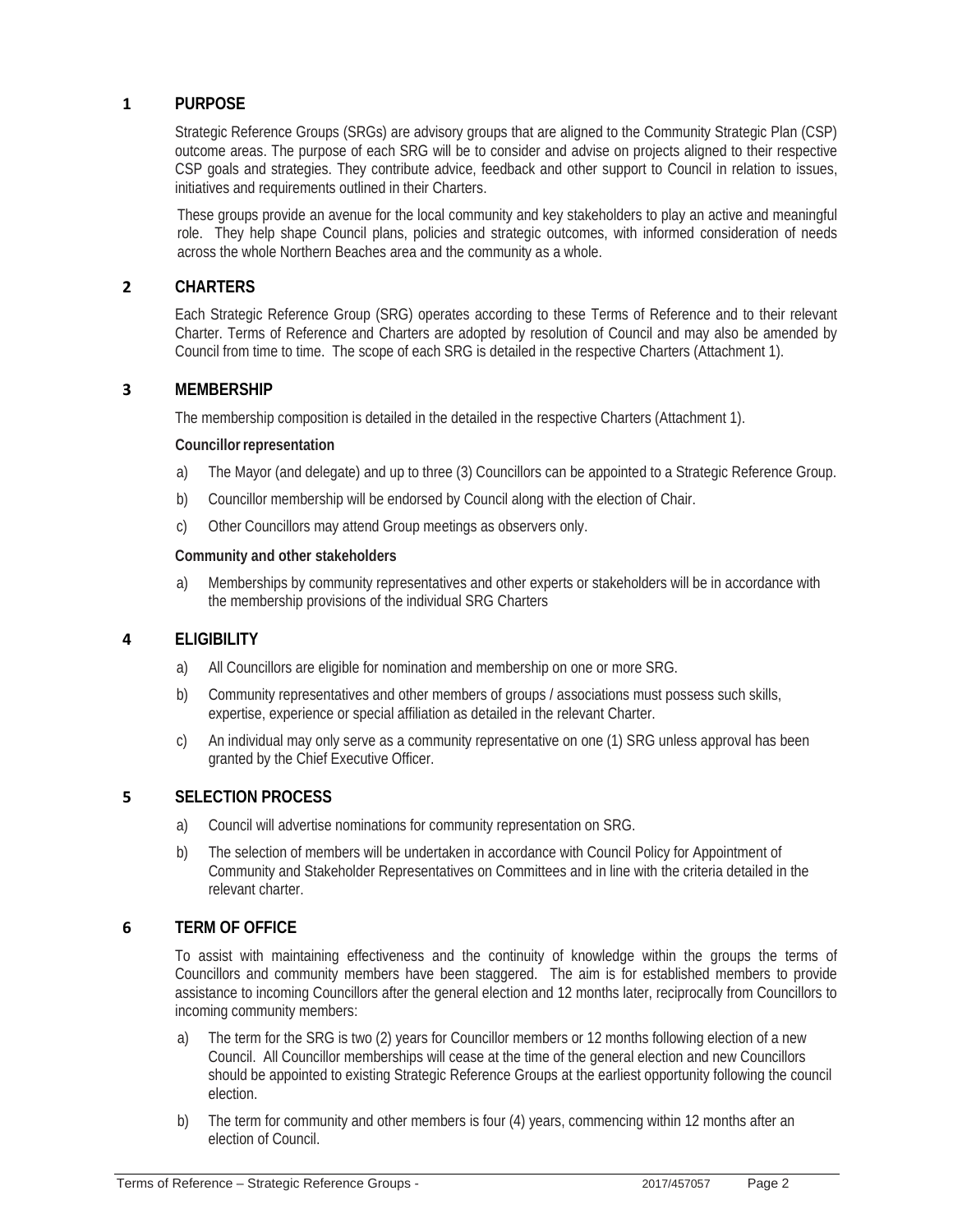c) In the event of a resignation, replacement members will be appointed in accordance with the Policy for Appointment of Community and Stakeholder Representatives on Committees.

## **7 SUPPORT PROVIDED**

- a) Council will provide necessary resources to the groups. This will include the venue and administrative support such as facilitating and running the meeting, preparation and distribution of the notice of meeting, agenda and the recording of the minutes.
- b) Council officers may attend meetings to provide information and/or to discuss specific issues and projects with the Group. Council officers may also request that they attend a future meeting in relation to a particular matter of interest.

## **8 TIMETABLE FOR MEETINGS**

- a) The Strategic Reference Groups are to meet quarterly (four (4) times) throughout the year, with the possibility of two (2) extraordinary meetings which may be called by the Chair with a minimum of two (2) weeks' notice.
- b) A meeting will be limited to a maximum of two (2) hours duration unless the Group resolves to extend the meeting to a particular time or until the completion of business.
- c) The schedule of meeting dates and venues will be provided to the members at the beginning of each year.
- d) An agenda will be sent at least 7 days prior to the meeting.

## **9 ATTENDANCE AT MEETINGS**

- a) All members are expected to attend the meetings or otherwise tender their apologies to either the Chair or Governance.
- b) No member should be absent for more than two (2) consecutive meetings without first seeking, and being granted leave by the Chair and Governance. Without being granted such leave in these circumstances, the person's membership will be re-evaluated.
- c) While other Councillors may attend Group meetings as observers, the meetings will not be open to other members of the public.

## **10 MEETING PRACTICES AND PROCEDURES**

- a) The Council will ensure that each meeting is properly recorded with the use of minutes, which will be reported to Council.
- b) The quorum for each meeting will be one half plus one of the elected Councillors or Chair. If a quorum is not present within 30 minutes of the commencement time of the meeting, it will become an informal meeting with no recommendations or decisions made.
- c) The Chair directs the progress of all meetings. Subject to any determination by the Chair, each item is to be dealt with in the order in which it appears on the agenda. The Deputy Chair performs this role in the absence of the Chair.
- d) Meetings will be collaborative discussions of ideas and feedback, with the intention of reaching consensus when endorsing items and recommendations. It will be at the discretion of the Chair when a matter is to be put to the vote, by way of a show of hands. For a vote to be carried the matter must be supported by a majority of members present, with the Chair having a casting vote in the event the vote is tied (or Deputy in the absence of the Chair).

## **11 MODEL CODE OF CONDUCT FOR STRATEGIC REFERENCE GROUPS**

- a) All members are required to observe Council's adopted Model Code of Conduct, and any other policy or requirement relevant to the proper functioning of the Group.
- b) Members shall act in a professional and responsible manner with the information they obtain.
- c) Members must respect each other (often despite differences) and work together to create an open and